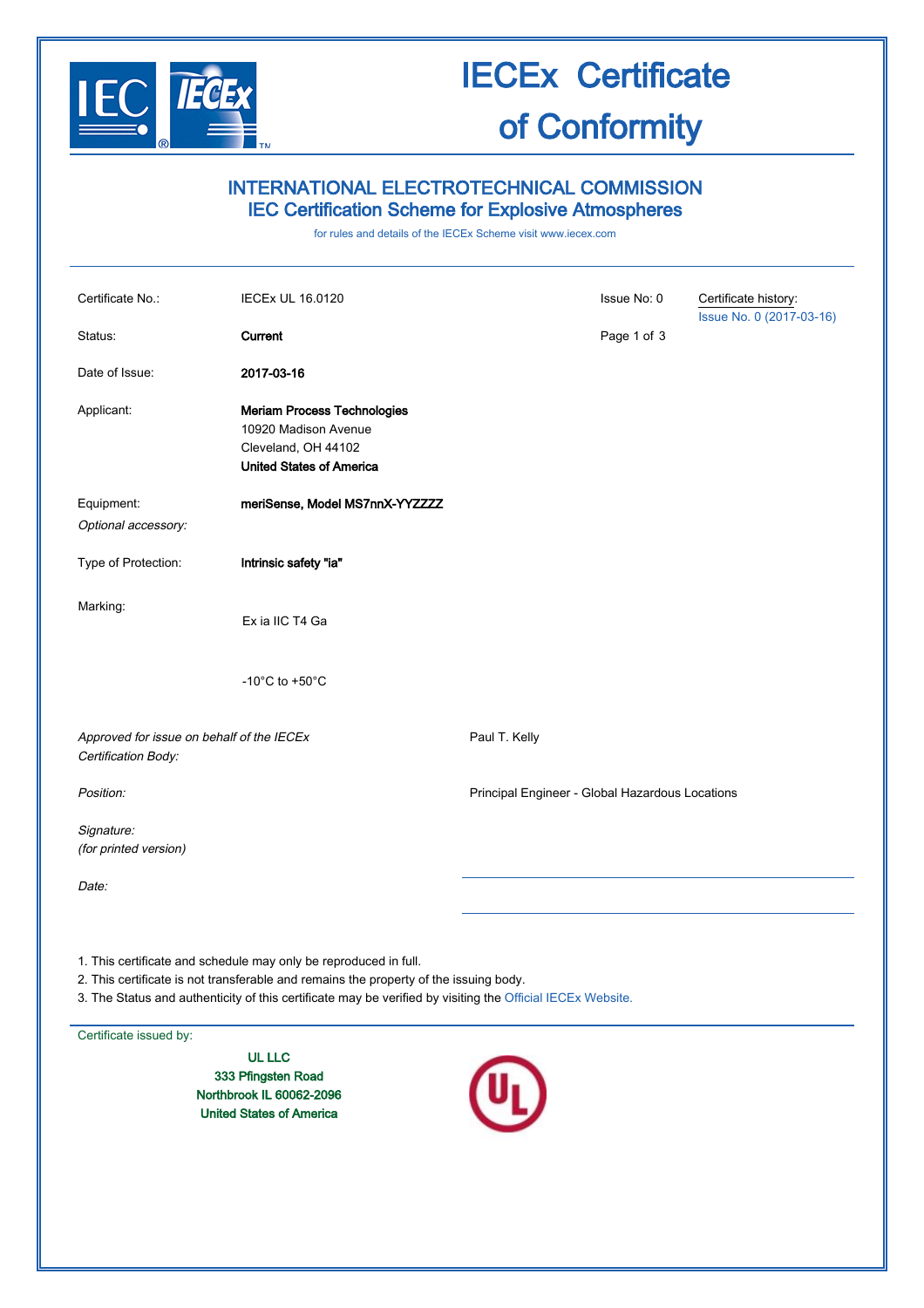

# IECEx Certificate of Conformity

| Certificate No: | <b>IECEX UL 16.0120</b>                                                                                              | Issue No: 0 |
|-----------------|----------------------------------------------------------------------------------------------------------------------|-------------|
| Date of Issue:  | 2017-03-16                                                                                                           | Page 2 of 3 |
| Manufacturer:   | <b>Meriam Process Technologies</b><br>10920 Madison Avenue<br>Cleveland, OH 44102<br><b>United States of America</b> |             |

Additional Manufacturing location(s):

This certificate is issued as verification that a sample(s), representative of production, was assessed and tested and found to comply with the IEC Standard list below and that the manufacturer's quality system, relating to the Ex products covered by this certificate, was assessed and found to comply with the IECEx Quality system requirements. This certificate is granted subject to the conditions as set out in IECEx Scheme Rules, IECEx 02 and Operational Documents as amended.

#### STANDARDS:

The electrical apparatus and any acceptable variations to it specified in the schedule of this certificate and the identified documents, was found to comply with the following standards:

| IEC 60079-0: 2011<br>Edition:6.0 | Explosive atmospheres - Part 0: General requirements                          |
|----------------------------------|-------------------------------------------------------------------------------|
| IEC 60079-11:2011<br>Edition:6.0 | Explosive atmospheres - Part 11: Equipment protection by intrinsic safety "i" |

This Certificate does not indicate compliance with electrical safety and performance requirements other than those expressly included in the

Standards listed above.

#### TEST & ASSESSMENT REPORTS:

A sample(s) of the equipment listed has successfully met the examination and test requirements as recorded in

Test Report:

[US/UL/ExTR16.0142/00](http://iecex.iec.ch/iecex/IECExWeb.nsf/ExTRNumber/US/UL/ExTR16.0142/00?OpenDocument)

Quality Assessment Report:

[US/UL/QAR10.0011/04](http://iecex.iec.ch/iecex/IECExWeb.nsf/QARNumber/US/UL/QAR10.0011/04?OpenDocument)